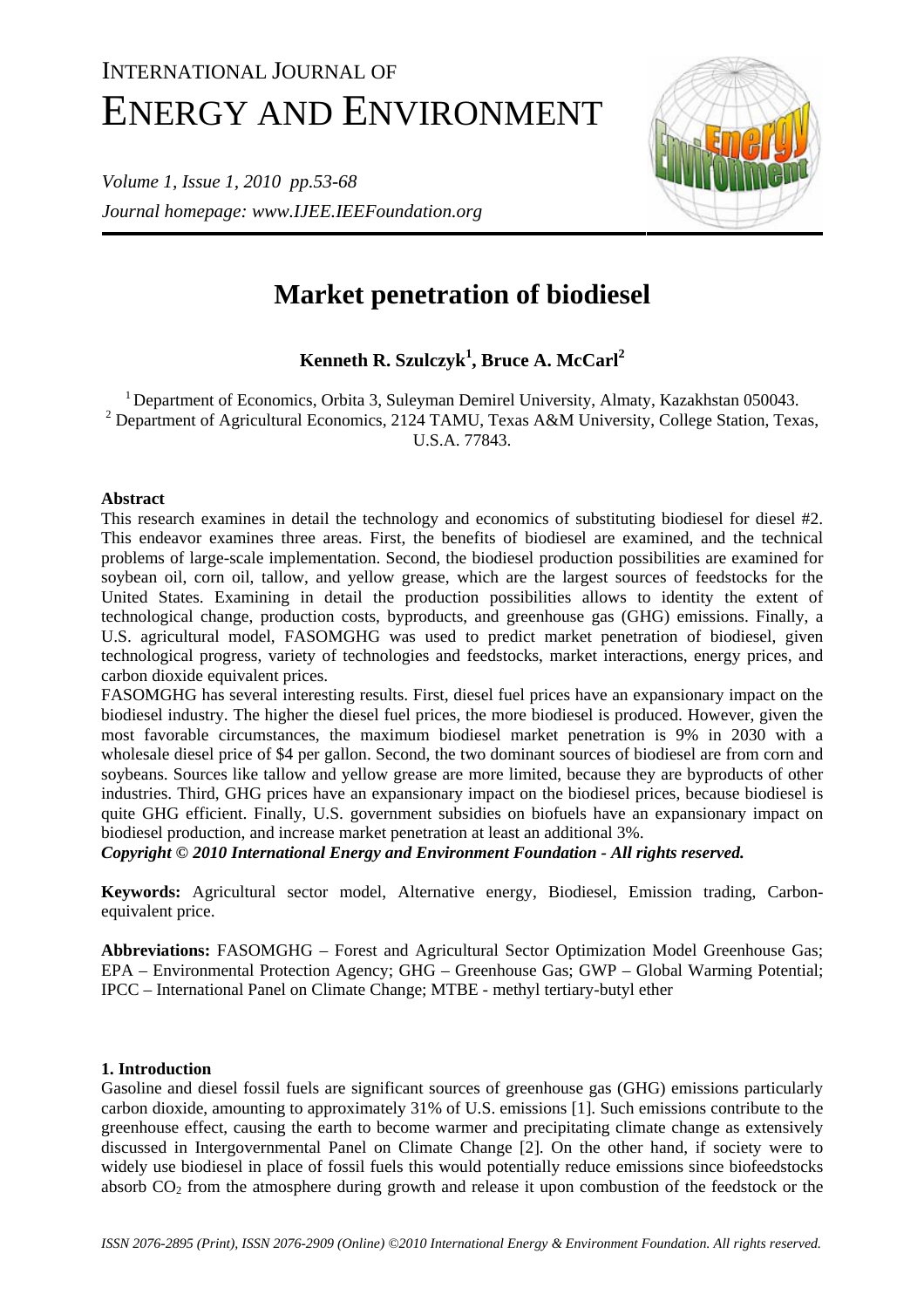energy products derived from them. Thus, biofuels in part recycle carbon dioxide mitigating greenhouse gas emissions and in turn slow down climate change. In addition, biofuels have at least five other potentially beneficial characteristics:

- Biofuels are renewable
- Biofuels could reduce the amount of petroleum imports required in many countries in turn, improving the balance of payments, increasing national energy security, and reducing reliance on imports from potentially political unstable areas of the world.
- Biofuels produced on a large scale can reduce demand for fossil fuels and could potentially constrain the growth in fossil fuel prices.
- Biofuels often have cleaner tail pipe emissions and also contain oxygen that when blended with fossil fuels reduces emissions of hydrocarbons (HC), carbon monoxide (CO), particulate matter (PM), mercury, and sulfur dioxide  $(SO<sub>2</sub>)$ , although they tend to increase NOX emissions [3,4,5,6,7,8,9,10,11,12,13,14,15].
- Biofuels use of agricultural and forestry feedstocks provides another market for commodities boosting agricultural prices and producers' incomes.

# **2. Analysis of biodiesel market penetration**

Biodiesel production rapidly expanded from about 5 million gallons in 2001 to 250 million gallons in 2006 [16]. Even though high oil prices have lately tended to reduce biodiesel production, several forces may contribute to long-term expansion in the biodiesel industry.

- High petroleum prices are raising diesel prices and the likely increasing costs of future oil production. Depletable resources follow Hotelling's [17] prices in the long run and tend to increase over time, as petroleum is depleted.
- Government mandates, such as the provisions of the Energy Independence and Security Act of 2007 [18] that includes mandates of up to 36 million gallons of biofuels.
- The public and government's concern over global warming may provide a value for biodiesels  $CO<sub>2</sub>$  recycling characteristics. The U.S. government has discussed the use of GHG emission price in a cap and trade system, such as in the Lieberman-Warner Climate Security Act of 2008 [19].

There are also negative forces that hinder the expansion of the biodiesel industry:

- Cost of feedstocks have risen rapidly threatening industry viability.
- U.S. biofuel subsidies are set to expire at the end of 2009.
- The EPA's phase out of methyl tertiary-butyl ether (MTBE) caused a surge in demand for ethanol. The EPA requires gasoline distributors to add oxygenates like MTBE and ethanol to the fuel to reduce tail pipe emissions that lead to carbon monoxide and ground level ozone pollution. The large demand for ethanol may push soybean oil prices above breakeven points, as producers switch production into corn and away from soybeans.

The purpose of this research is to predict biodiesel market penetration given a wide variety of issues. The issues examined in this research are:

- The imperfect nature of biodiesel substitution for conventional diesel. Several technical problems will arise from large-scale production of biodiesel and is discussed extensively in the next section.
- An agricultural simulation model, FASOMGHG, is updated to include a biodiesel industry. The simulation model can help predict biodiesel market penetration and capture market interactions. The biodiesel industry competes with other industries for feedstocks and supplies a variety of byproducts.
- The agricultural model allows simulation as if the United States had a cap and trade system on greenhouse gas emissions. Thus, an equivalent carbon price can predict market penetration of biodiesel.
- The simulation model can help predict biodiesel market penetration given a variety of fossil fuel prices. For instance, higher fossil fuel prices raise an agricultural producer's cultivation, harvesting, and processing costs, but also boost prices for biodiesel.
- The agricultural model can simulate the biodiesel market penetration, if the United States government continues or removes the subsidies on biofuels.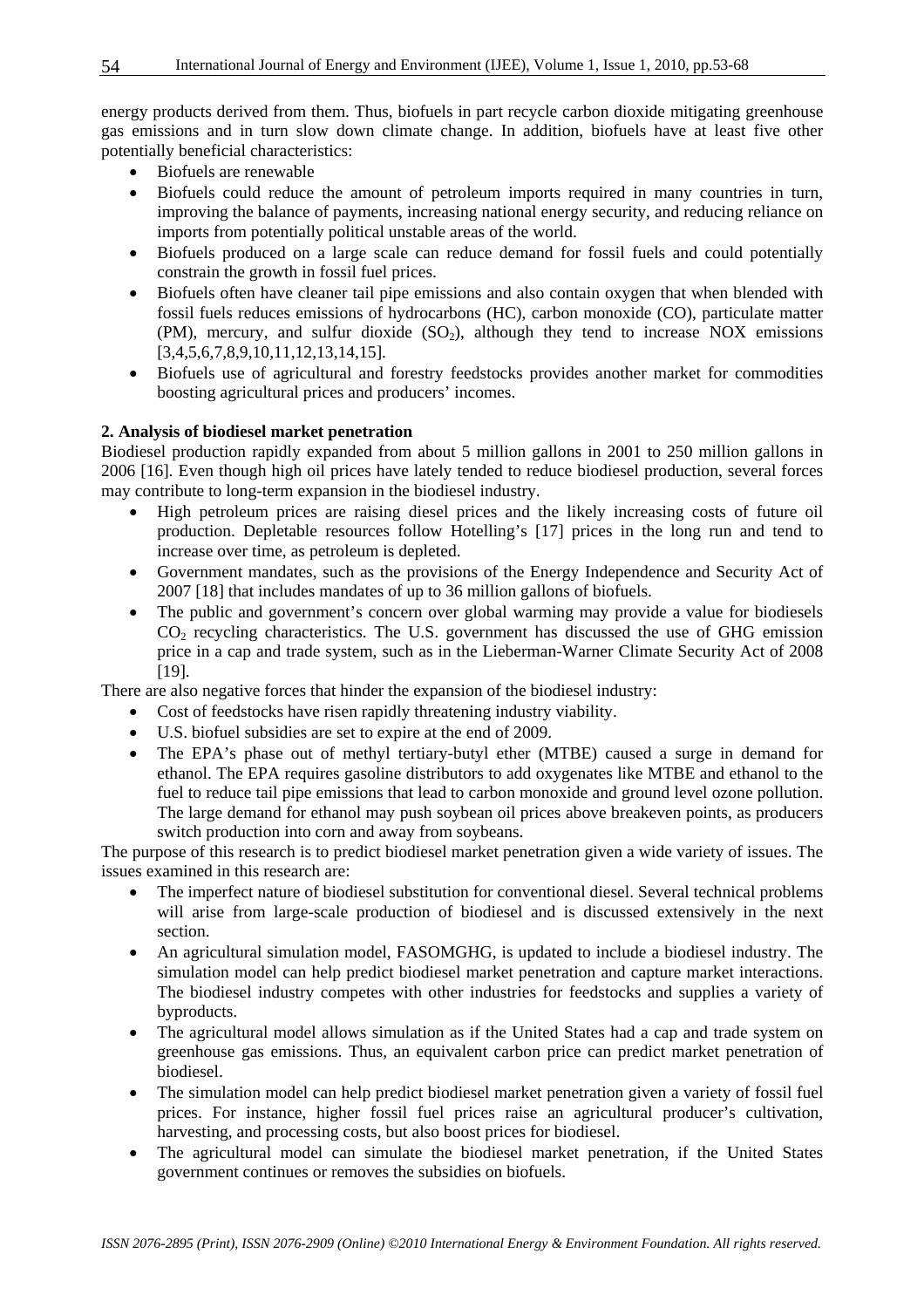- Clearly the long term effects of these forces cannot be fully observed in today's world as we have never simultaneous high petroleum prices, high domestic U.S. GHG emission prices, elapsed subsidies, and high competition from ethanol. Consequently, we employ an agricultural model that incorporates:
- Lifecycle and more generalized procedures that calculate the GHG offsets of biofuels
- Competition from ethanol production.
- Competition from electricity production from biomass and manure.
- Renewable fuel standard requirements
- In doing this we follow a number of previous studies and use an agricultural sector simulation model. Namely, we follow studies on:
- Lifecycle accounting as in Wang, Saricks, and Santini [20] or Mann and Spath [21] doing our own analysis of GHG consequences
- Ways agriculture might modify production patterns in the face of GHG mitigation alternatives as in Adams et al. [22], Callaway and McCarl [23], McCarl and Schneider [24], Antle et al. [25], Lewandrowski et al. [26], Lee, McCarl, and Gillig [27], and US EPA [28];
- Ways agriculture might alter production patterns in the face of higher energy prices as analyzed in Francl [29], McCarl, Gowen and Yeats [30], USDA Office of the Chief Economist [31], Antle et al. [32], Konyar and Howitt [33], and Schneider and McCarl [34,35]; and
- Ways agriculture might react to biofuel activities Tyner et al. [36], McCarl et al. [37], Schneider and McCarl [35], Lee, McCarl, and Gillig [27], and US EPA [28].

# **3. Biodiesel fuel properties**

Biodiesel is not a perfect substitute for diesel fuel and hence this section examines the compatibility between these fuels using #2 diesel as the basis. This discussion of fuel properties is based on using methanol as an input, because methanol is the cheapest alcohol and the most widely researched. The fuel properties change if other alcohols are used [7,13,15,38].

The most important property of diesel fuel is the cetane number. Diesel engines do not have spark plugs. The engine's piston compresses the fuel and air mixture until heat and pressure ignite the mixture. This ignition point is identified by the cetane number. Cetane numbers for several fuels are listed in Table 1. Conventional diesel fuel generally has cetane numbers ranging between 40 and 50, with higher quality diesel fuels having higher cetane numbers [7,39]. Biodiesel made from unsaturated oils like soybean oil has comparable cetane numbers to conventional diesel while biodiesel made from saturated oils like tallow have higher cetane numbers [4,7].

| Characteristics             | Units      | Diesel Fuel #2 | Soybean Oil Biodiesel | <b>Tallow Biodiesel</b> |
|-----------------------------|------------|----------------|-----------------------|-------------------------|
| Cetane Number               | 100\%      | 40 to 52       | 45 to 56.9            | 58.8 to 70              |
| Flash Point                 | $^{0}$ C   | 60 to 72       | 131                   | 117                     |
| Cloud Point                 | ${}^{0}C$  | $-15$ to 5     | $-3$ to 3             | $12$ to $16$            |
| Pour Point                  | $^{0}$ C   | $-35$ to 15    | $-7$ to 19            | 6 to 13                 |
| <b>Higher Heating Value</b> | BTU / Gal. | 138,700        | 130,995               | 129,022                 |
| Lower Heating Value         | BTU / Gal. | 128,700        | 120,201               |                         |

Table 1. Biodiesel and diesel fuel properties

*Sources:* Barnwal and Sharma [40]; Davis and Diegel [41]; Graboski and McCormick [8]; Shay [12]

Biodiesel has three benefits when compared to #2 diesel. First, biodiesel can be blended with diesel fuel up to 100%. Second, biodiesel has a higher flash point. The flash point is the minimum temperature the fuel must be heated to ignite the vapor and air mixture. The U.S. Department of Transportation defines a nonhazardous fuel as one with a flash point higher than 90  $^{\circ}$ C [4,7,8,14]. As shown in Table 1, #2 diesel is considered hazardous while soydiesel and tallow diesel are not. Finally, pure biodiesel has better lubrication properties than #2 diesel. Biodiesel helps to lubricate the fuel pump and fuel injectors, which could extend engine life [4,7,8]. The lubrication properties may become more important because the EPA mandated a reduction in the sulfur content of diesel fuel in 2007. Sulfur acts as a lubricant, but contributes to SOX emissions.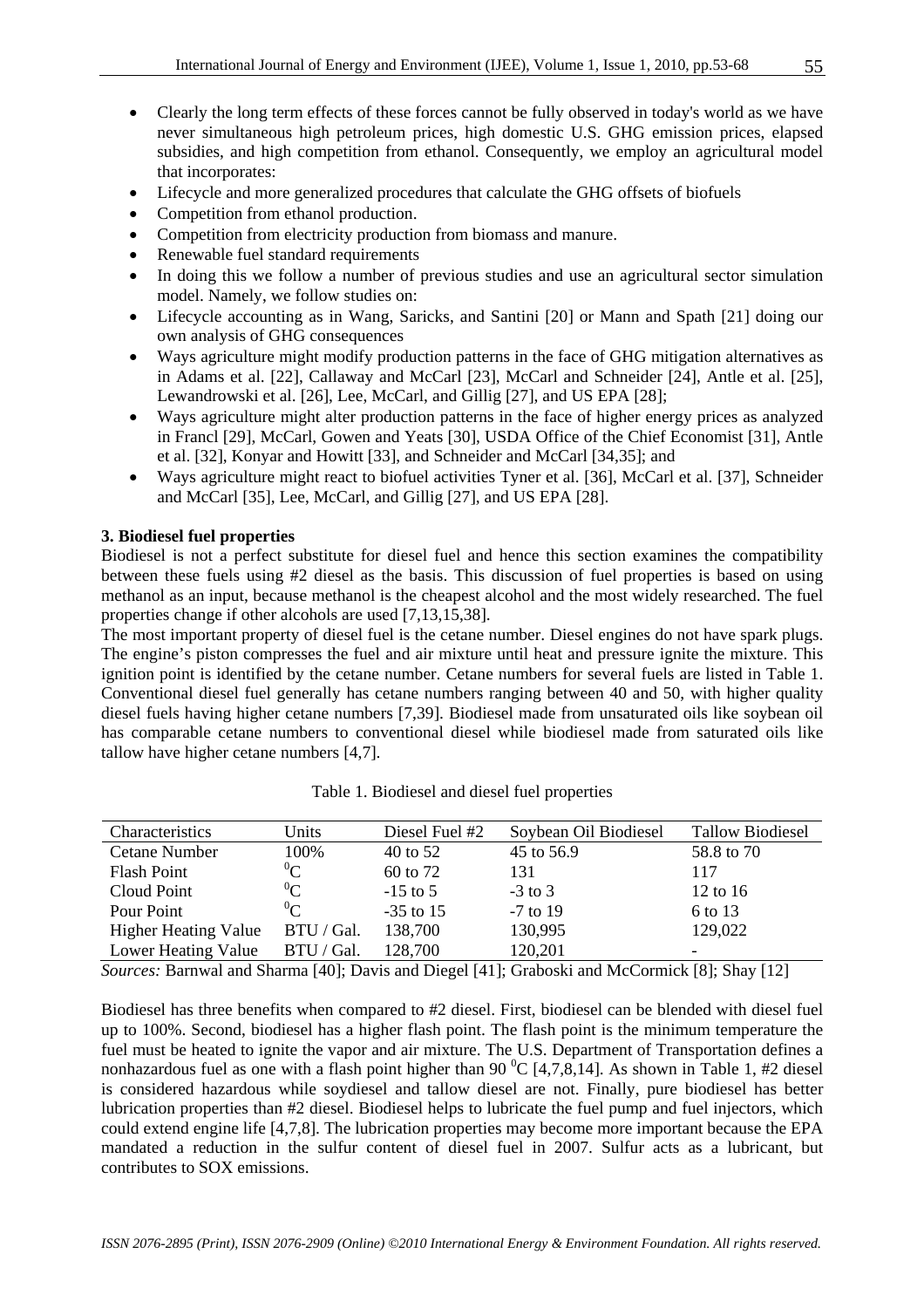Biodiesel has unfavorable cold fuel properties as measured by the cloud and pour points. Cloud point is the temperature that causes the fuel to form wax on the fuel filter, thus clogging it, whereas pour point is the temperature the fuel turns into a gel, impeding fuel flow. The cloud point and pour point for soy biodiesel (Table 1) are approximately  $0^{\circ}$ C and -5  $^{\circ}$ C, while tallow biodiesel has much higher cloud and pour points. Number 2 diesel can have a cloud point as low -15  $\rm{^0C}$  and a pour point as low as -35  $\rm{^0C}$ . Thus, biodiesel may not be usable during winter where temperatures dip below freezing, preventing large-scale market penetration [4,8].

Biodiesel contains lower energy than diesel. The lower energy content of biodiesel reduces torque, acceleration, and miles per gallon rating of the vehicle [7,8,42]. Researchers use two measures of energy content. The higher heating value (HHV) is the combustion energy plus the energy to vaporize water, while the lower heating value (LHV) only includes the combustion energy [7,43]. Researchers use LHV, because vaporized water does not contribute to an engine's power. Thus, biodiesel contains approximately 93.40% the energy as diesel fuel when measure in gallons and using the LHV. Biodiesel has more potential problems such as oxidation [3,4,8,14], microbial growth from dissolved water [7,8,12], deposit accumulation in tanks [4,8] , and degradation of engine gaskets and seals [8,42,12].

#### **4. Agricultural sector modeling – FASOMGHG**

This research used the Forest and Agricultural Sector Optimization Model Greenhouse Gas (FASOMGHG) to capture market interaction [44]. FASOMGHG is a large mathematical programming, price endogenous model, and for a 25-year agricultural only implementation consists of approximately 60,000 equations and 460,000 variables. FASOMGHG is written in the General Algebraic Modeling System (GAMS) and the solver, CPLEX, finds the optimal market prices that maximize the welfare from consumer' plus producers' surpluses for each market. With a large number of markets, FASOMGHG accounts for the opportunity costs and byproducts of biofuel production [27].

The U.S. is divided into 63 agricultural production regions in FASOMGHG. Each region has unique climate and different economic opportunities. The producers in each region process the agricultural commodities into 56 primary crop and livestock products, which are listed in Table 2. Furthermore, the producers can process the primary commodities into 39 secondary products and shown in Table 3. The primary and secondary activities are aggregated into 11 regions and shown in Table 4 [27,44]. Biodiesel production could occur in any of the 11 regions.

| Category                  | Activity                                                                  |
|---------------------------|---------------------------------------------------------------------------|
| <b>Primary Crops</b>      | Barley, citrus, corn, cotton, hay, oats, potatoes, rice, silage, sorghum, |
|                           | soybeans, sugar beets, sugarcane, tomatoes, and wheat                     |
| <b>Energy Crops</b>       | Hydrid poplar, switchgrass, and willow                                    |
| Livestock                 | Beef cattle, dairy cattle, hogs, horses and mules, poultry, and sheep     |
| Misc.                     | Eggs                                                                      |
| Source: Adams et al. [44] |                                                                           |

|  |  |  |  | Table 2. Primary crops and livestock |
|--|--|--|--|--------------------------------------|
|--|--|--|--|--------------------------------------|

| Table 3. Major secondary products |  |  |  |
|-----------------------------------|--|--|--|
|-----------------------------------|--|--|--|

| Category                       | Activity                                                               |
|--------------------------------|------------------------------------------------------------------------|
| Animal products                | Beef, chicken, edible tallow, non-edible tallow, pork, turkey, and     |
|                                | wool                                                                   |
| Bio-energy                     | Biodiesel, ethanol, and electricity                                    |
| Corn wet mill                  | Corn oil, corn starch, corn syrup, dextrose, high fructose corn syrup, |
|                                | and gluten feed                                                        |
| Dairy products                 | American cheese, butter, cream, cottage cheese, ice cream, and milk    |
| Potato products                | Dried potatoes, frozen potatoes, and potato chips                      |
| Processed citrus products      | Grapefruit and orange juice                                            |
| Refined sugar items            | Refined cane sugar and refined sugar                                   |
| Soybeans                       | Soybean meal and soybean oil                                           |
| Sweetened products             | Baking, beverages, confection, and canning                             |
| $Soumax$ , Adome of all $[AA]$ |                                                                        |

*Source:* Adams et al. [44]

*ISSN 2076-2895 (Print), ISSN 2076-2909 (Online) ©2010 International Energy & Environment Foundation. All rights reserved.*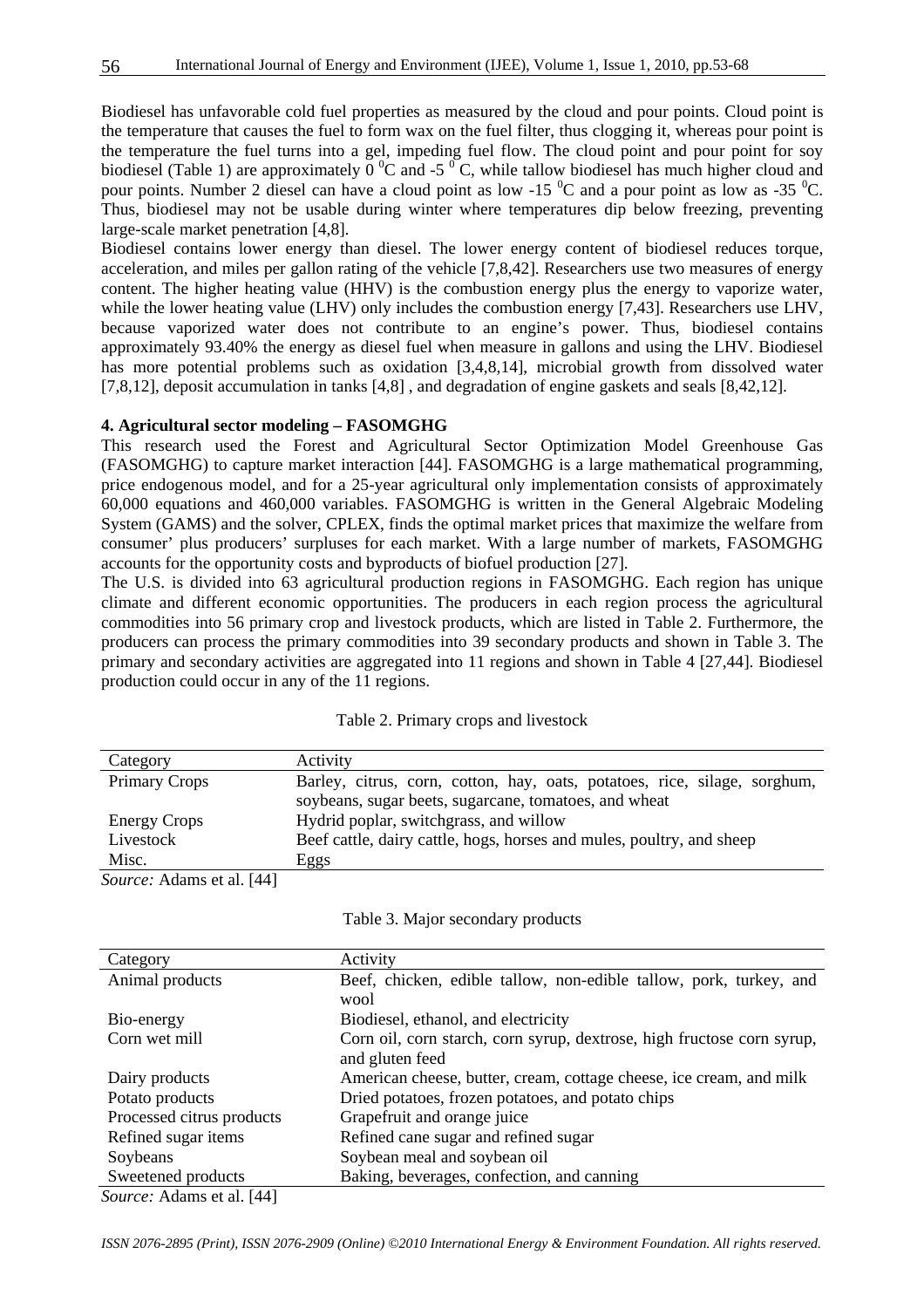| <b>FASOM</b> Region                                                               | <b>States</b>                                                         |  |  |  |  |
|-----------------------------------------------------------------------------------|-----------------------------------------------------------------------|--|--|--|--|
| Northeast                                                                         | Connecticut, Delaware, Maine, Maryland, Massachusetts, New            |  |  |  |  |
|                                                                                   | Hampshire, New Jersey, New York, Pennsylvania, Rhode Island,          |  |  |  |  |
|                                                                                   | Vermont, and West Virginia                                            |  |  |  |  |
| Lake States                                                                       | Michigan, Minnesota, and Wisconsin                                    |  |  |  |  |
| Corn Belt                                                                         | Illinois, Indiana, Iowa, Missouri, and Ohio                           |  |  |  |  |
| <b>Great Plains</b>                                                               | Kansas, Nebraska, North Dakota, and South Dakota                      |  |  |  |  |
| Southeast                                                                         | Florida, Georgia, North Carolina, South Carolina, and Virginia        |  |  |  |  |
| South Central                                                                     | Alabama, Arkansas, Kentucky, Louisiana, Mississippi,<br>Eastern       |  |  |  |  |
|                                                                                   | Oklahoma, Tennessee, and Eastern Texas                                |  |  |  |  |
| <b>Rocky Mountains</b>                                                            | Arizona, Colorado, Idaho, Montana, Nevada, New Mexico, Utah, and      |  |  |  |  |
|                                                                                   | Wyoming                                                               |  |  |  |  |
| Pacific Northwest-East side                                                       | Oregon, and Washington, East of the Cascade Mountains                 |  |  |  |  |
| Pacific Northwest-West side                                                       | Oregon, and Washington, West of the Cascade Mountains                 |  |  |  |  |
| Pacific Southwest                                                                 | California                                                            |  |  |  |  |
| Southwest                                                                         | Western and central Oklahoma and all regions in Texas except eastern. |  |  |  |  |
| $S_{\alpha\mu\nu\rho\alpha}$ , Adoms at al [44] and $M_2C_{\alpha\mu}$ at al [27] |                                                                       |  |  |  |  |

#### Table 4. FASOMGHG regions

*Source:* Adams et al. [44] and McCarl et al. [37]

FASOMGHG includes an international sector and decomposes the world into 27 trade regions and U.S. trade depends on the commodity and region of the world. Biodiesel is currently not traded and no international markets are included for this biofuel. However, corn, soybeans, soybean meal, and soybean oil have international trade possibilities along with a number of other commodities [44].

FASOMGHG also allows the production of a variety of bioenergy. Producers can cofire crop residues or energy crops like hybrid poplar, switchgrass, and willow with coal to generate electricity. Producers can also produce ethanol that is blended with gasoline. The feedstocks are the starch and sugar crops, or lignocellulosic sources like crop residues, wood residues, hybrid poplar, switchgrass, and/or willow. Finally, producers can make biodiesel from soybean oil, corn oil, tallow, and/or yellow grease. Thus, FASOMGHG allows complex interactions and mitigation strategies. For example, some bioenergy forms may be complementary. For example, corn can be used to produce both ethanol and biodiesel, and corn stover could be burned to generate electricity.

#### **5. Producing biodiesel**

This section describes the sources for biodiesel feedstocks and the representation of their existing markets in the agricultural sector model. Further, a brief overview about biodiesel production, greenhouse gases and technology are discussed and how they are incorporated into FASOMGHG.

#### *5.1 Source of oil and tallow*

Biodiesel can be made from soybean oil. Agricultural producers harvest soybeans and could sell them to the cattle feed markets, export them, or sell them to a soybean crushing facility. If soybeans are crushed, then 1 pound of soybeans yields about 0.40 pounds of soybean meal and 0.19 pounds of oil. Soybean meal is exported or used in animal feeds while the soybean oil is sold in existing markets or converted to biodiesel. Biodiesel can also be made from corn oil. Producers harvest corn and sell it to the domestic feed markets, domestic ethanol production (using the dry grind process), exports, or corn wet milling. The corn wet mill creates a variety of products which are shown in Table 5 and is the source of corn oil. Thus, biodiesel producers can convert this oil into biodiesel.

| Input                                         | Output                                                                                                                                                                                                                                                                                                                                            |  |
|-----------------------------------------------|---------------------------------------------------------------------------------------------------------------------------------------------------------------------------------------------------------------------------------------------------------------------------------------------------------------------------------------------------|--|
| 1 bushel corn                                 | 31.5 lbs of starch or 2.5 gallons of ethanol                                                                                                                                                                                                                                                                                                      |  |
|                                               | 1.5 lbs of corn oil                                                                                                                                                                                                                                                                                                                               |  |
|                                               | 2.6 lbs of corn gluten meal                                                                                                                                                                                                                                                                                                                       |  |
|                                               | 13.5 lbs of corn gluten feed                                                                                                                                                                                                                                                                                                                      |  |
| $\mathbf{M}$ $\mathbf{M}$<br>$\sim$<br>$\sim$ | $\mathbf{r}$ $\mathbf{r}$ $\mathbf{r}$ $\mathbf{r}$ $\mathbf{r}$ $\mathbf{r}$ $\mathbf{r}$ $\mathbf{r}$ $\mathbf{r}$ $\mathbf{r}$ $\mathbf{r}$ $\mathbf{r}$ $\mathbf{r}$ $\mathbf{r}$ $\mathbf{r}$ $\mathbf{r}$ $\mathbf{r}$ $\mathbf{r}$ $\mathbf{r}$ $\mathbf{r}$ $\mathbf{r}$ $\mathbf{r}$ $\mathbf{r}$ $\mathbf{r}$ $\mathbf{$<br><b>FAFT</b> |  |

# Table 5. Corn wet mill possibilities

*Sources:* National Corn Growers Association [46]; Rausch and Belyea [47]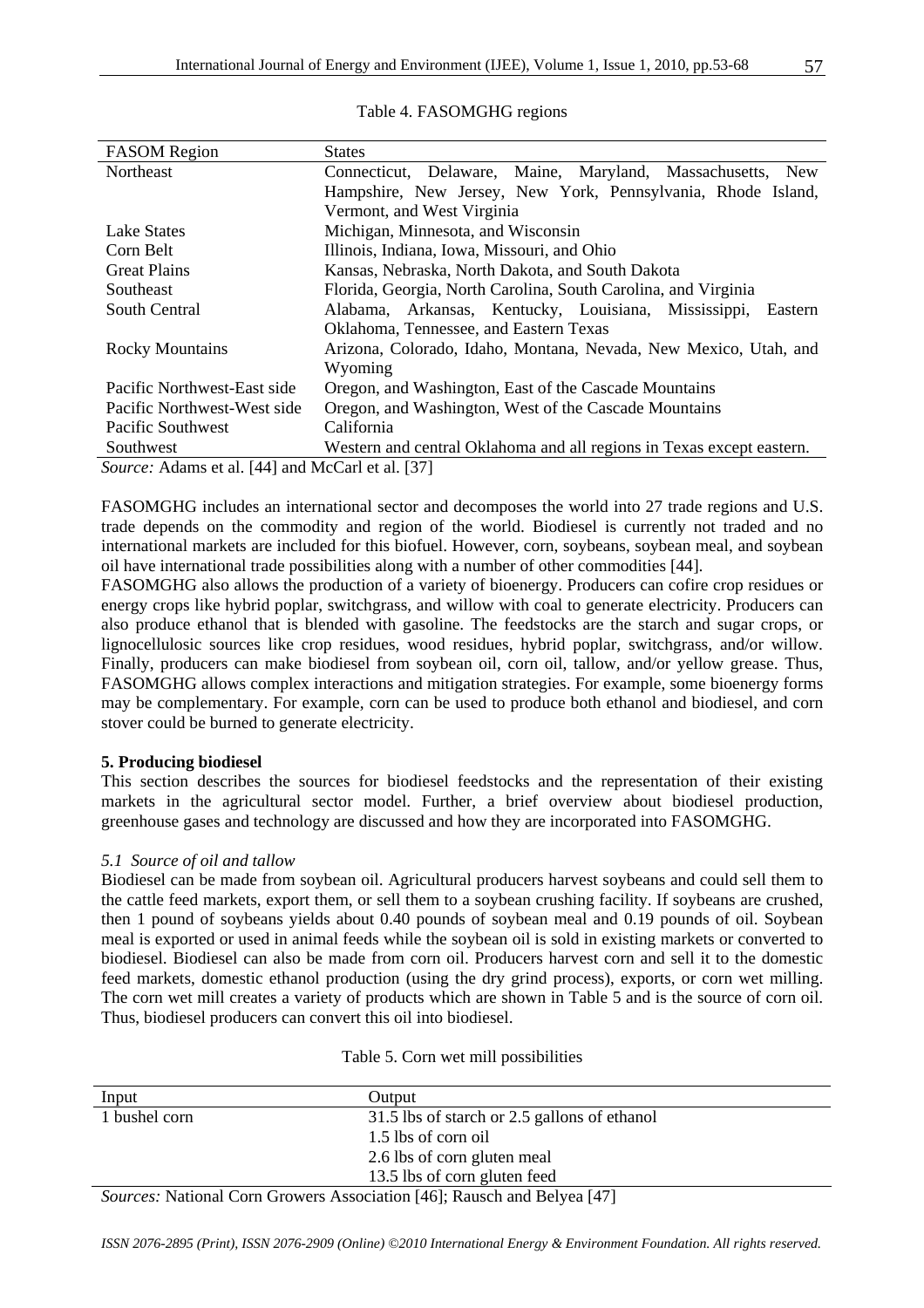Tallow is a byproduct of the beef cattle industry and is in the form of edible and non-edible tallow. Each hundred pounds of meat yields about 5.38 pounds of edible tallow and 10.97 pounds of non-edible tallow[45]. Tallow is sold either to the domestic animal feed markets or to the biodiesel industry.

Yellow grease is waste cooking oil from restaurants that contains less than 15% free fatty acids. The estimated amount of yellow grease is proportional to the domestic consumption of soybean and corn oils (the two largest oil sources in the U.S). Each pound of oil consumed in turn creates about 0.127 pounds of yellow grease. The proportion is derived from a five-year average of the data in Canakci [3]. This ratio may increase as society incorporates more infrastructure that collects and processes yellow grease. Unfortunately, at this time, we do not have good estimates how this ratio will change. Currently, yellow grease is sold either to the domestic animal feed markets or to the biodiesel industry.

#### *5.2 Biodiesel production*

The most common biodiesel production process has two inputs: vegetable oil and wood alcohol. The process creates two outputs: biodiesel and glycerol. The inputs required and outputs created depend upon chemistry and for the soybean oil case are shown in equation 1. A weighted average of all the components in soybean oil was analyzed and their theoretical biodiesel yield. This methodology is used to calculate the yields for the other biodiesel feedstocks.

$$
1 oil (triglyceride) + 3 methanol \rightarrow 3 biologicaliseel + 1 glycerol
$$
  
264.08 kg 96 kg 275.48 kg 92 kg (1)

The theoretical biodiesel yields are shown in Table 6. The chemical yield coefficients are approximate, because chemical densities change with temperature.

| Source               | Oil Density | <b>Biodiesel Density</b> | <b>Biodiesel Chemical</b> | <b>Biodiesel Chemical</b> |
|----------------------|-------------|--------------------------|---------------------------|---------------------------|
|                      | kg/l        | kg/l                     | Yield (gal/gal of oil)    | Yield (gal/lb of oil)     |
| Corn Oil             | 0.9095      | 0.8840                   | 1.0437                    | 0.1378                    |
| Soybean Oil          | 0.9138      | 0.8850                   | 1.0474                    | 0.1376                    |
| Tallow               | 0.8980      | 0.8756                   | 1.0348                    | 0.1384                    |
| <b>Yellow Grease</b> | 0.9117      | 0.8840                   | 1.0461                    | 0.1378                    |

Table 6. Theoretical biodiesel chemical yields

*Sources:* Barnwal and Sharma [40]; Domalski, Jobe, and Milne [48]; Food and Agricultural Organization [49]; Fukuda, Kondo, and Noda [6]; Graboski and McCormick [8]; Srivastava and Prasad [14].

*Notes:* • More biodiesel per gallon is created from oil because the gains in the chemical reaction and processing gains, where biodiesel has a lower density and occupies more volume.

The density and composition for yellow grease oil is the average of corn and soybean oils.

Observed biodiesel yields are lower than the above theoretical yields, due to conversion and recovery efficiencies. Conversion efficiency is the percentage of oil chemically converted to biodiesel. Research indicates this efficiency ranges from 90 to 99% [8,14,15,38]. The recovery efficiency is the percentage of biodiesel that can be separated from the chemical mixture and is assumed to be 99%, because the biodiesel and glycerol separate into layers [7,15,38]. Consequently, the researchers set the conversion efficiency to 98%, which yields a practical efficiency of 97%. The practical yield is multiplied with the chemical yields in Table 6 to obtain the likely production yields.

The production possibilities for glycerol were not included in our modeling framework, because a large biodiesel industry could easily saturate the glycerol supply, causing the market price to decrease [50,51]. For instance, the current U.S. glycerol production is around 700 million pounds [52] and 18 biodiesel biorefineries with production capacities of 50 million gallons could supply this market.

#### *5.3 Carbon emission offsets*

Greenhouse gas (GHG) emissions, offsets and sequestration are included in the modeling framework for carbon dioxide, methane, and nitrous oxide. The emissions accounting spans the life-cycle of the commodities spanning from input manufacture, crop plowing, planting, and harvesting, transporting feedstocks to the biorefinery, converting them into biodiesel, transporting the biodiesel to the retail market, and consuming the biodiesel in the transportation sector.

58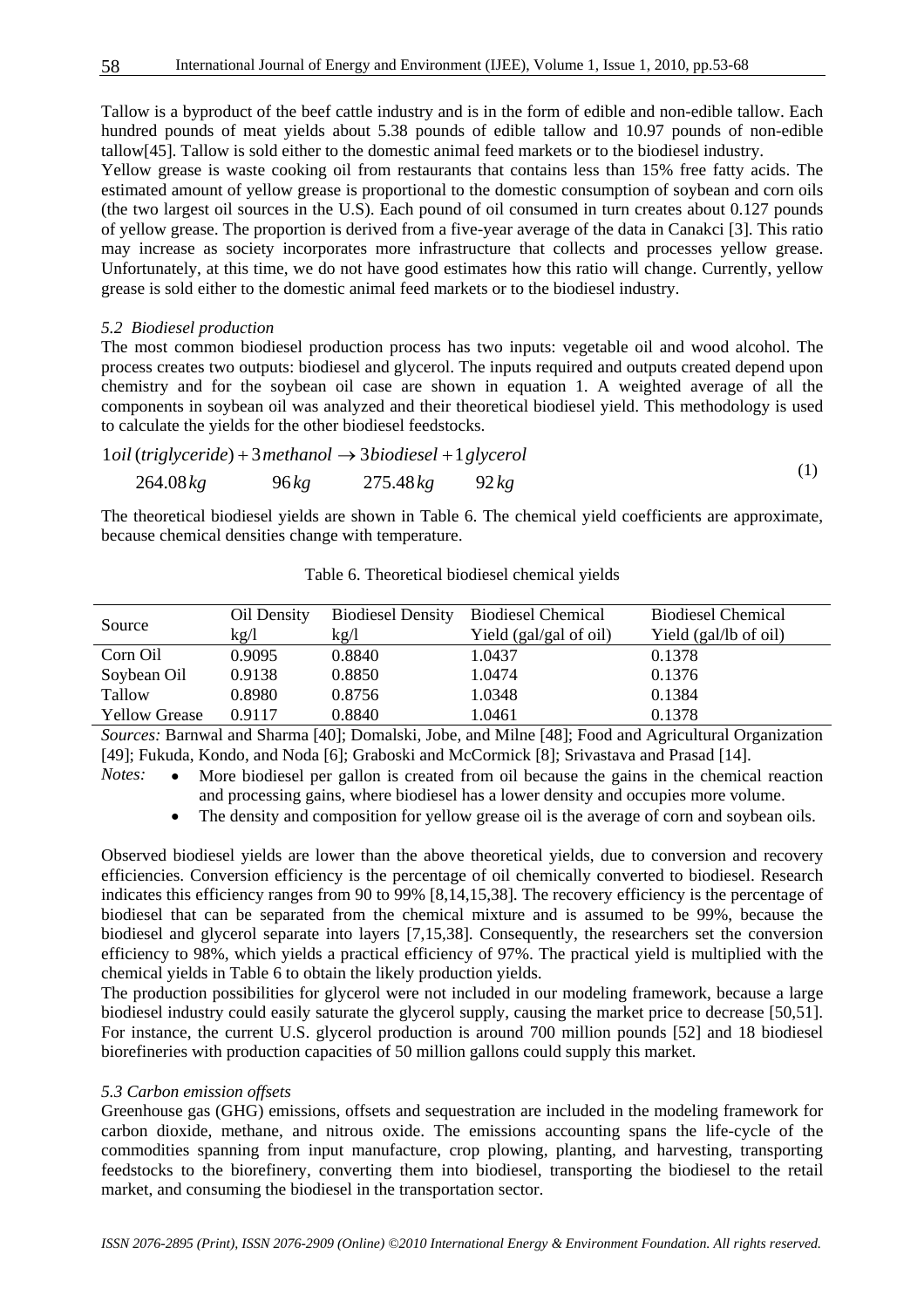The life-cycle emissions for soy-biodiesel are shown in Table 7 and were derived from Sheehan et al.[13]. The life-cycle emissions show the amount of greenhouse gas offsets in metric tons for 1,000 gallons of soy-biodiesel that substitutes for diesel fuel. The offset emissions include the lower energy content of biodiesel. Furthermore, the greenhouse gas efficiencies are also shown. For example, each gallon of soy-biodiesel recycles 78.5% of the carbon dioxide while the remaining carbon dioxide comes from fossil fuels. The total greenhouse gas efficiency uses the IPCC 100-year Global Warming Potential of gases to bring them into common units. Biodiesel produced from other feedstocks also have similar greenhouse gas efficiencies, since most the GHG offsets come from the tailpipe emissions of the vehicles. However, FASOMGHG allows complex interactions of greenhouse gases. For example, biodiesel producers crush more soybeans for biodiesel and hence produce more soybean meal. This soybean meal is sold to cattle producers, potentially increasing methane gases from the enteric fermentation of the cattle's digestive systems.

| <b>GHG</b>     | Amount        | <b>GHG</b> Efficiency |
|----------------|---------------|-----------------------|
|                | (metric tons) | $(\% )$               |
| Carbon dioxide | $-22.8629$    | 78.5                  |
| Methane        | $-0.00021$    | 2.57                  |
| Nitrous Oxide  | $-0.00024$    | 66.1                  |
| Total          | -             | 77.9                  |

Table 7. Greenhouse gas emissions for 1,000 gallons of soy-biodiesel

*Source:* Derived from Sheehan et al [13].

#### *5.4 Technology*

Looking to the future for biodiesel is how technology will impact the industry. Technological improvement will not likely come from the conversion and recovery efficiencies for biodiesel production, because they are quite efficient at 97% of theoretical. Thus, these efficiencies do not change in the agricultural model. Technological improvement will likely come from improvements in crop yields. As producers grow more crops, then more crops are provided to the markets. The USDA projected crop yield improvements were incorporated into the agricultural model [53].

Technological improvement can also be incorporated by having production costs decrease over time or genetic engineering improves oil content in crops. These alternatives were not examined because this paper is already quite lengthy.

# **6. Economic cost of biodiesel production**

The FASOMGHG agricultural sector model includes two types of costs: Endogenous and exogenous. The oil feedstock costs are endogenous and determined within the agricultural model, while the biodiesel prices, feedstock processing, capital, storage, and transportation costs are exogenous and fixed. Thus, the modeling assumption is biodiesel refineries are small producers, supplying biodiesel competitively to the transportation fuels market.

The biodiesel production costs include costs for labor, overhead, methanol, catalyst, electricity, natural gas, steam, water, waste disposal, local taxes, insurance, and maintenance. The operating costs depend on which oil source is converted to biodiesel and is shown in Table 8. The costs are in 2000\$ and the virgin oils are corn, soybean, and tallow. The operating costs are higher when using yellow grease, because yellow grease uses an acid catalyst while the processes for the other oils use an alkaline. Yellow grease contains high levels of free fatty acids. An acid catalyst ensures a high conversion rate and does not require pretreatment to remove the free fatty acids [3,7,15].

| Type                             | Virgin Oils | <b>Yellow Grease</b> |  |
|----------------------------------|-------------|----------------------|--|
| Feedstock costs                  | Endogenous  | Endogenous           |  |
| Operating costs                  | \$0.76      | \$1.591              |  |
| Capital costs                    | 0.0628      | 0.0628               |  |
| Transportation and storage costs | 0.05        | 0.05                 |  |

Table 8. Biodiesel costs in 2000 dollars

*Sources:* Graboski and McCormick [8]; Haas et al. [54]; Reynolds [55]; and Zhang et al. [56]

*ISSN 2076-2895 (Print), ISSN 2076-2909 (Online) ©2010 International Energy & Environment Foundation. All rights reserved.*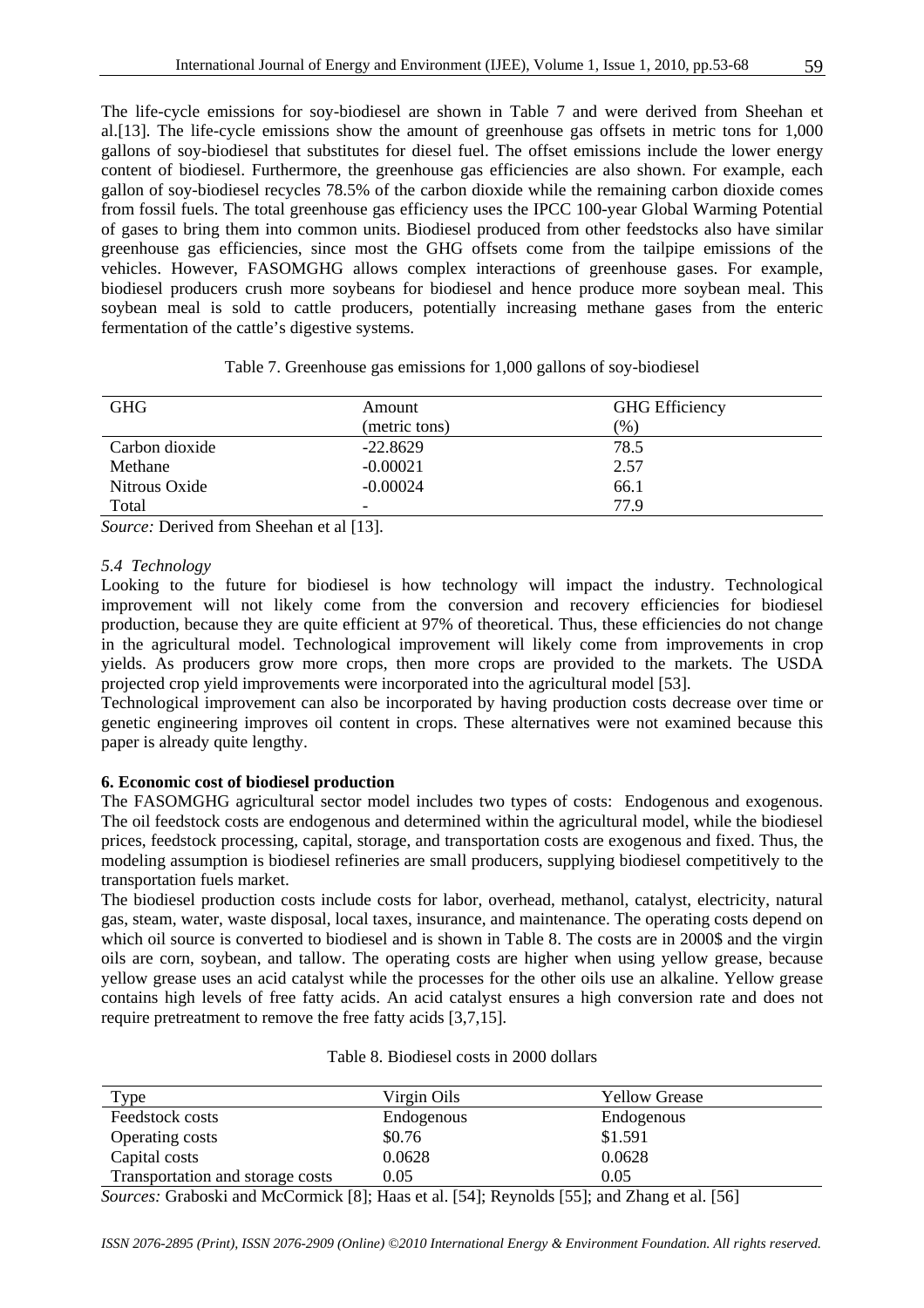Haas et al.[54] estimated a 10 million gallon facility would have a real capital cost of \$9.62 million in 2000\$. For a capital life of 10 years, and a discount rate of 8%, under continuous compounding, the annual capital cost is \$0.0628 per gallon. Moreover, the capital costs do not include glycerol refining.

The last cost is storing and transporting the biodiesel to the retail market. Biodiesel is relatively a new industry and is assumed to be transported to markets in a fashion similar to ethanol. The assumption is the biorefineries are relatively small with 10 million gallon capacity, and are constructed near their feedstocks, but are also constructed within 300 miles of the biofuel's retail market. The biodiesel refinery transports biodiesel by truck to petroleum product terminals and biodiesel is stored in its own tank. When biodiesel is ready to be transported to the retail market, it is blended with diesel and transported by truck. This analysis uses a real cost of 5 cents per gallon to transport and store the biodiesel after it leaves the biorefinery [55].

#### **7. Biodiesel market penetration**

FASOMGHG is used to predict the market penetration for biodiesel. There are two important assumptions about market penetration. First, the diesel fuel markets remain the same size. Thus, any increases in biodiesel production reflect increased market penetration. Second, no problems are encountered when the biofuels are blended with petroleum-based fuels, such as using biodiesel during winter months. FASOMGHG is used to solve for three scenarios: Varying fossil fuel prices, carbon equivalent price for greenhouse gases, and the removal of U.S. federal government subsidies.

The predicted market penetration includes the U.S. government subsidy of \$1.00 per gallon for corn, soybean, and tallow biodiesel, and \$0.50 per gallon for yellow grease biodiesel [57]. The production period ranges from 2000 to 2030 with five-year increments. The wholesale diesel fuel prices are exogenous and are varied over the range \$1 to \$4 per gallon, agreeing with the 25-year energy price forecasts from the National Energy Modeling System [58].

# *7.1 Fossil fuel prices*

The predicted U.S. biodiesel market penetration is shown in Figure 1 and Table 9. The biodiesel price is adjusted for the lower energy content. Further, U.S. biodiesel production is constrained to its known production levels, which were 5 million gallons in 2000 and 250 million gallons in 2005. FASOMGHG clearly shows that higher diesel fuel prices translate into higher biodiesel production. However, the estimated biodiesel production is 5.9 billion gallons in 2030, when the wholesale diesel fuel price is \$4 per gallon. The annual U.S. diesel production is approximately 64.3 billion gallons in 2007 [59], attaining a maximum market penetration of 9% in 2030.

The sources for biodiesel are shown in Figure 2 and Table 9 when the diesel fuel price is \$2 per gallon. The primary feedstock for biodiesel is corn oil and the next largest source is soybean oil. The rapid use of corn oil results from the growth of the wet corn mill industry because this industry is also a significant source of ethanol. Finally, producers utilize little tallow, lard, and yellow grease, because these sources are limited and byproducts of other industries. For example, tallow is a byproduct of the cattle industry and the primary drive for raising cattle is the consumers' demand for beef. Likewise, yellow grease is a byproduct of the restaurant industry and this industry is limited by consumer demand for eating out.

#### *7.2 Greenhouse gas prices*

FASOMGHG was used to predict the market penetration of biodiesel given if a market price existed for GHG emissions. The GHG price uses the IPCC 100-year Global Warming Potential (GWP) as an exchange rate among GHGs [60]. The GWP defines carbon dioxide equals 1, methane as 23, and nitrous oxide as 296 [44,10]. The carbon equivalent price is exogenous and ranges from \$0 to \$100 per metric ton, because Schneider and McCarl [34] have shown this price range is effective in reducing greenhouse gas emissions.

The model predicts the U.S. aggregate biodiesel production for various carbon dioxide equivalent prices in Figure 3 and Table 9, and the wholesale diesel fuel price is set at \$2 per gallon. Higher carbon equivalent prices have a small expansionary impact on the biodiesel industry, because of the competition for the carbon credits. The carbon equivalent price rapidly expands the electric generation from cofiring agricultural and wood residues with coal. Moreover, the ethanol industry would also compete for these credits, but not as fierce at the electric generation industry.

60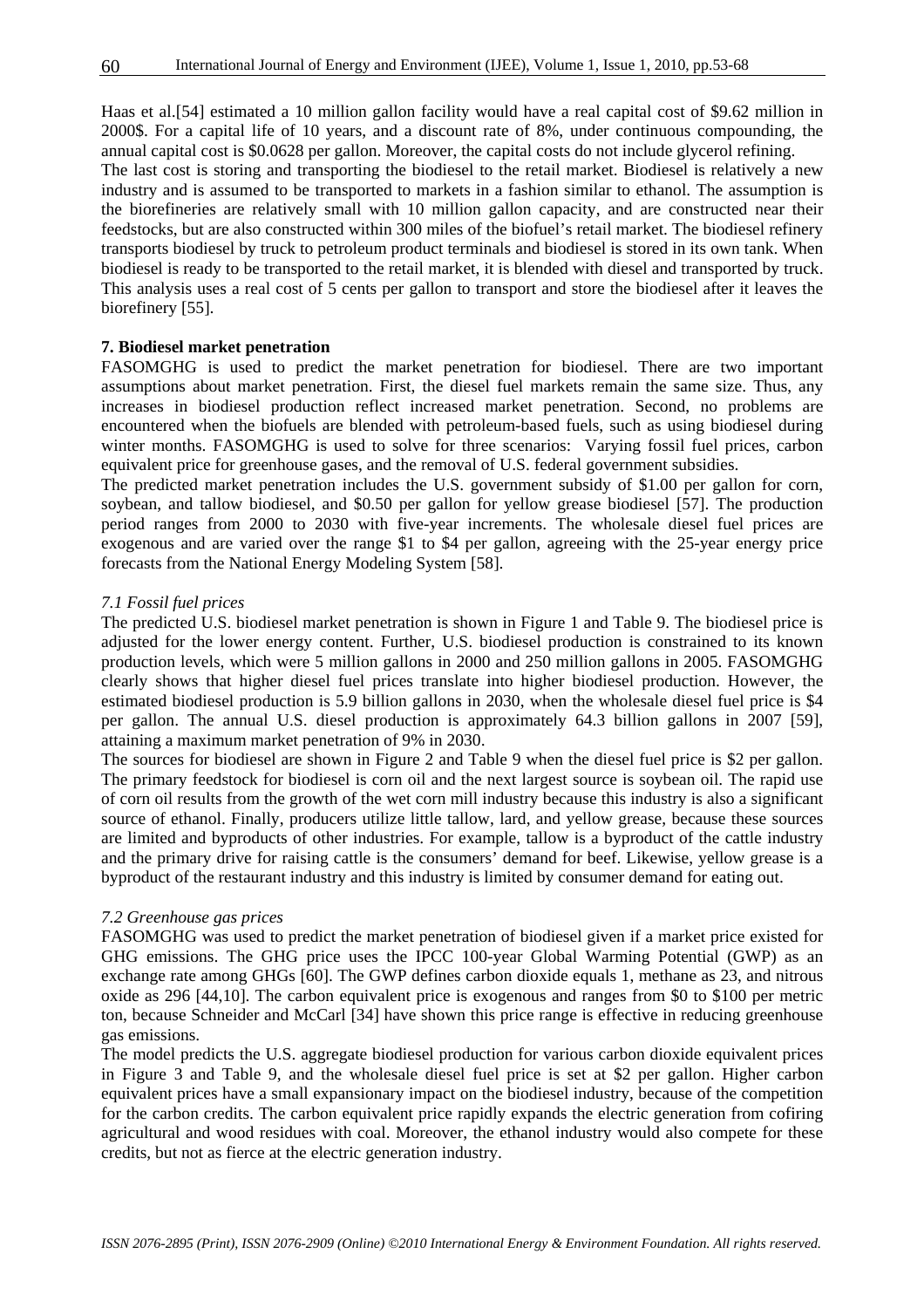

Figure 1. Aggregate U.S. biodiesel production



Figure 2. Sources of biodiesel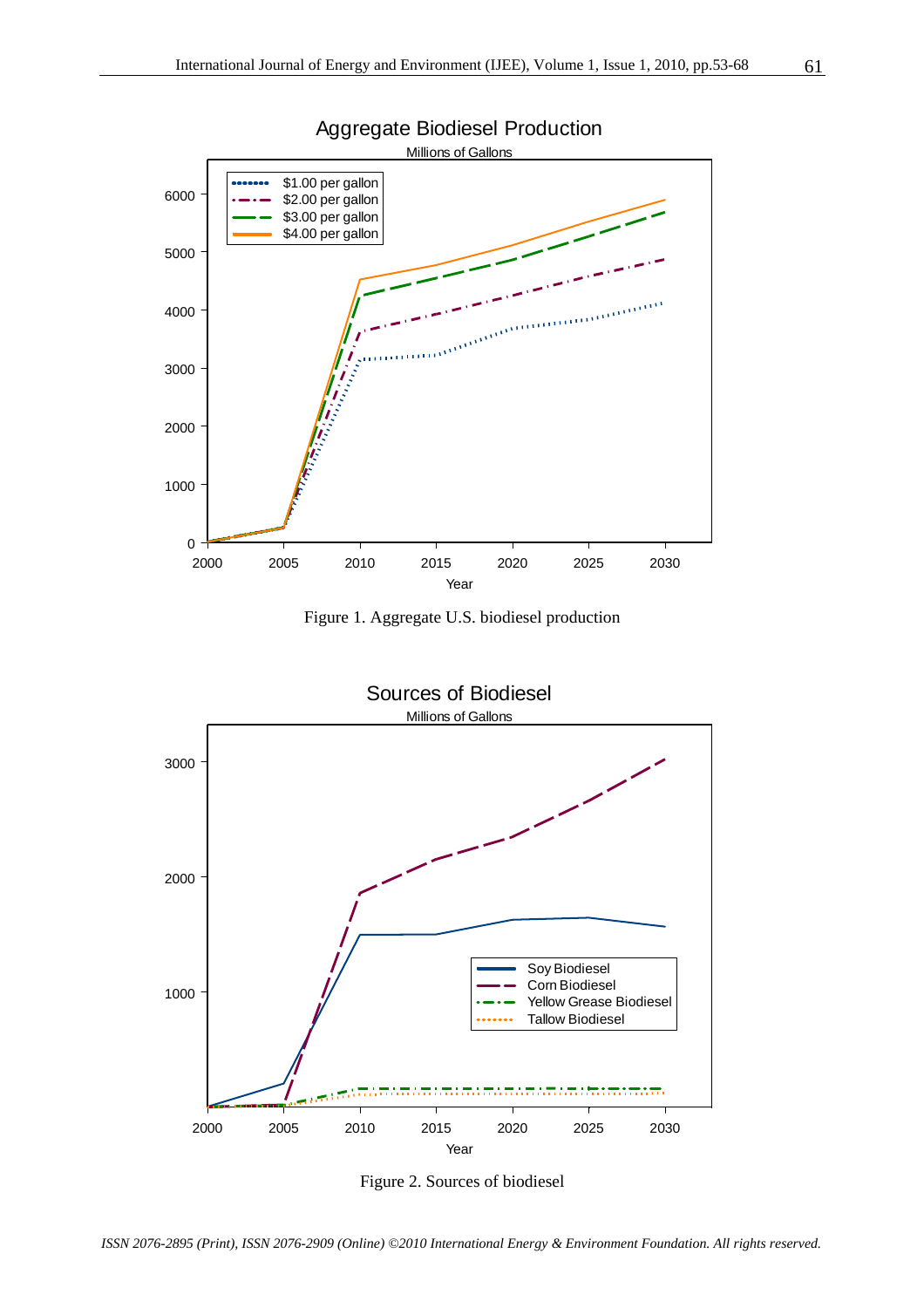

Figure 3. Aggregate biodiesel production for various carbon dioxide-equivalent prices



Figure 4. Aggregate biodiesel production with no federal government subsidies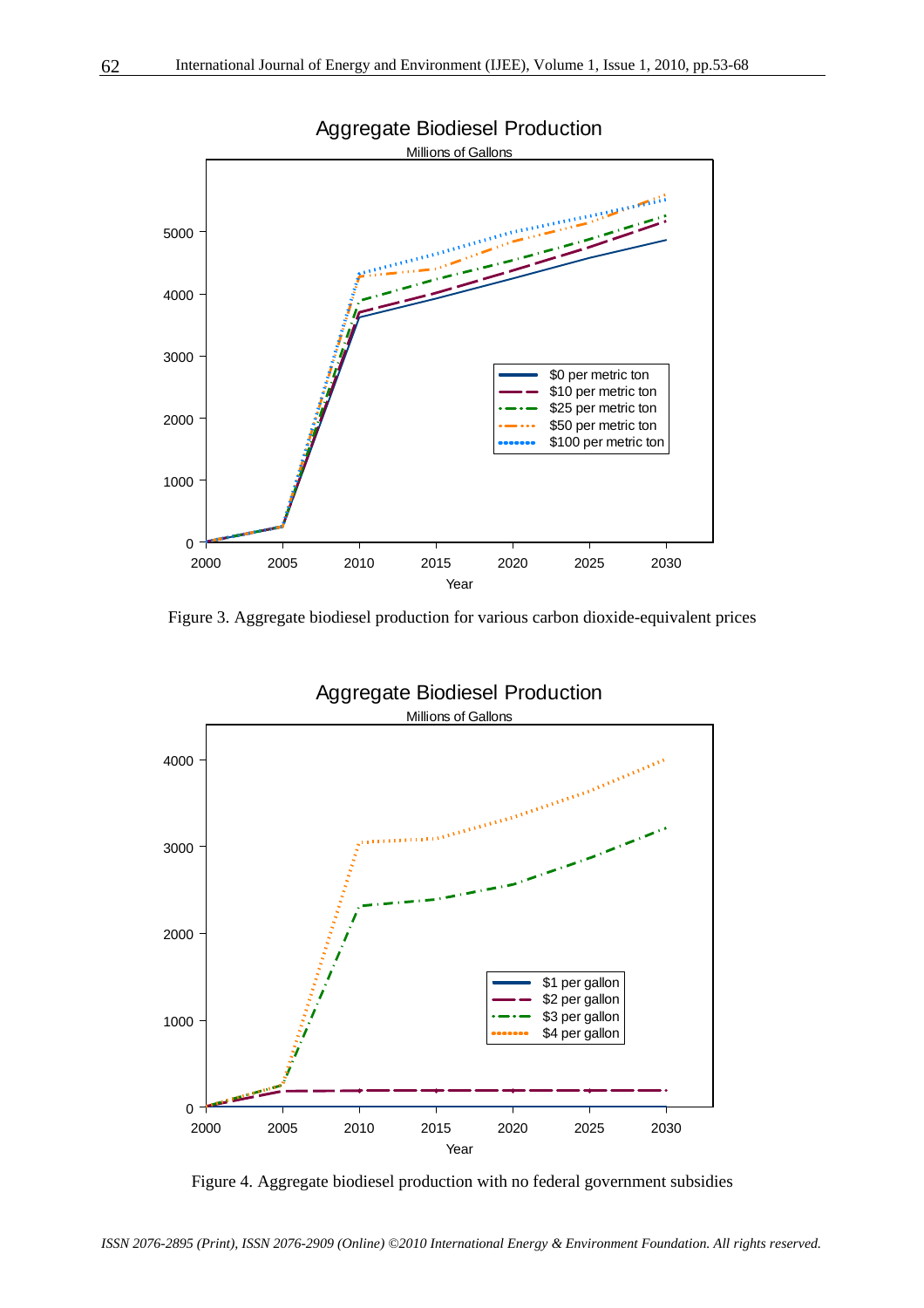## *7.3 Federal subsidies*

The subsidies for biofuels are set to expire in December 2009. FASOMGHG was used to predict the U.S. market penetration for biodiesel, if the government did remove the subsidies. The results are shown in Figure 4 and Table 9. Consequently, the federal government subsidies expand the biodiesel industry. If wholesale diesel price is a \$1 per gallon, the industry does not produce any biodiesel. If diesel price is \$4 per gallon, then FASOMGHG predicts the industry will produce 4 billion equivalent gallons in 2030, resulting in a market penetration of 6%.

#### Table 9. Results from FASOMGHG

| Biodiesel (millions of gallons)             | 2000 | 2005   | 2010     | 2015     | 2020     | 2025     | 2030     |
|---------------------------------------------|------|--------|----------|----------|----------|----------|----------|
| Diesel Price \$1, Carbon Price \$0          | 5.00 | 250.00 | 3,141.95 | 3,214.80 | 3,676.90 | 3,832.03 | 4,126.01 |
| Diesel Price \$2, Carbon Price \$0          | 5.00 | 250.00 | 3,621.59 | 3,924.69 | 4,246.17 | 4,579.34 | 4,866.99 |
| Diesel Price \$3, Carbon Price \$0          | 5.00 | 250.00 | 4,241.18 | 4,546.23 | 4,859.64 | 5,263.62 | 5,680.96 |
| Diesel Price \$4, Carbon Price \$0          | 5.00 | 250.00 | 4,521.27 | 4,773.26 | 5,111.88 | 5,520.92 | 5,893.27 |
|                                             |      |        |          |          |          |          |          |
| Sources of Biodiesel                        |      |        |          |          |          |          |          |
| millions of gallons and diesel price is \$2 | 2000 | 2005   | 2010     | 2015     | 2020     | 2025     | 2030     |
| Soybean Biodiesel                           | 3.65 | 204.48 | 1,494.90 | 1,498.60 | 1,626.27 | 1,644.19 | 1,566.49 |
| Corn Biodiesel                              | 0.35 | 19.05  | 1,857.08 | 2,151.20 | 2,345.24 | 2,657.77 | 3,019.72 |
| <b>Yellow Grease</b>                        | 0.62 | 15.41  | 160.48   | 162.65   | 161.55   | 161.93   | 162.15   |
| Tallow                                      | 0.37 | 10.90  | 109.10   | 112.14   | 113.23   | 115.59   | 118.60   |
|                                             |      |        |          |          |          |          |          |
| Biodiesel (millions of gallons)             | 2000 | 2005   | 2010     | 2015     | 2020     | 2025     | 2030     |
| Diesel Price \$2, Carbon Price \$0          | 5.00 | 250.00 | 3,621.59 | 3,924.69 | 4,246.17 | 4,579.34 | 4,866.99 |
| Diesel Price \$2, Carbon Price \$10         | 5.00 | 250.00 | 3,701.77 | 4,014.27 | 4,375.04 | 4,750.70 | 5,169.81 |
| Diesel Price \$2, Carbon Price \$25         | 5.00 | 250.00 | 3,887.12 | 4,233.21 | 4,539.30 | 4,877.54 | 5,260.09 |
| Diesel Price \$2, Carbon Price \$50         | 5.00 | 250.00 | 4,275.50 | 4,400.60 | 4,841.18 | 5,147.10 | 5,601.48 |
| Diesel Price \$2, Carbon Price \$100        | 5.00 | 250.00 | 4,324.06 | 4,640.45 | 4,994.63 | 5,250.35 | 5,517.39 |
|                                             |      |        |          |          |          |          |          |
| Biodiesel (millions of gallons)             |      |        |          |          |          |          |          |
| gov. subsidies are removed                  | 2000 | 2005   | 2010     | 2015     | 2020     | 2025     | 2030     |
| Diesel Price \$1, Carbon Price \$0          | 0.00 | 0.00   | 0.00     | 0.00     | 0.00     | 0.00     | 0.00     |
| Diesel Price \$2, Carbon Price \$0          | 5.00 | 180.00 | 184.97   | 185.53   | 185.19   | 185.25   | 185.32   |
| Diesel Price \$3, Carbon Price \$0          | 5.00 | 250.00 | 2,312.08 | 2,386.09 | 2,557.70 | 2,862.56 | 3,210.30 |
| Diesel Price \$4, Carbon Price \$0          | 5.00 | 250.00 | 3,043.82 | 3,086.35 | 3,330.86 | 3,633.27 | 4,003.98 |

# **8. Conclusion**

Many scientists, politicians, and the public believe biodiesel is the cure for a dependence on petroleum fuels. However, this research paper identifies several problems with biodiesel and its potential market penetration:

- The cold fuel properties of biodiesel have to improve for large-scale penetration of biodiesel. Otherwise, biodiesel could not be used in the northern United States during winter.
- The predictions from FASOMGHG are optimistic, because diesel fuel prices do not vary within the agricultural model. Thus, producers would have no uncertainty about the future price of fossil fuels. Unfortunately, even with government subsidies, the maximum market penetration of biodiesel is no larger than 10%.
- If the U.S. government approved a cap and trade program for GHG emissions, a GHG gas price may have a small expansionary impact on U.S. biodiesel production. The electric industry would be tough competitor for the carbon credits. Extremely high carbon dioxide equivalent prices expand electricity production from co-firing agricultural residues, willow, and switchgrass. Cofiring has less processing costs and is slightly more GHG efficient.
- U.S. government subsidies has an expansionary impact on biodiesel production, but only help expand the market penetration by an additional 3% in 2030.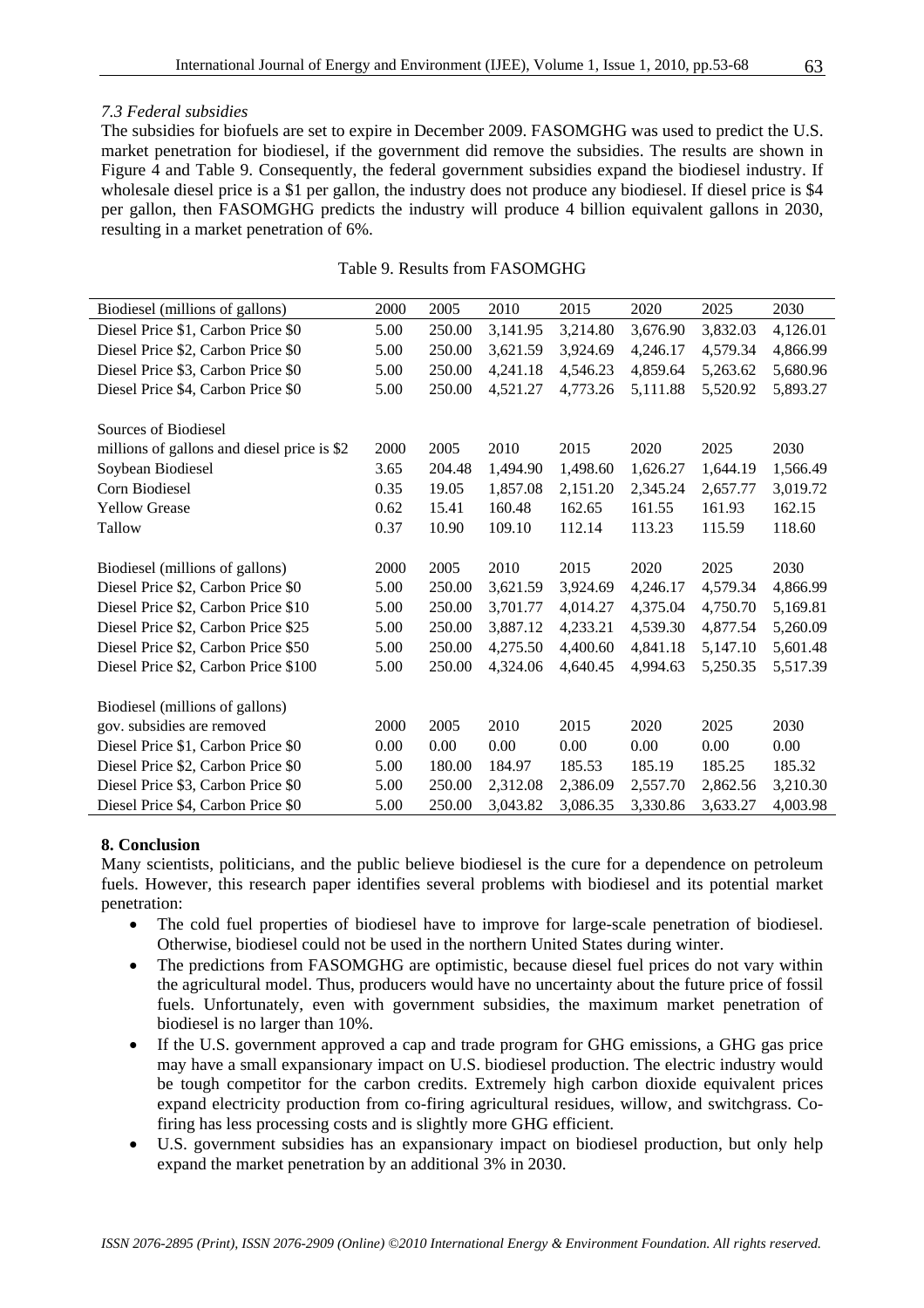Biodiesel may become a feasible alternative to diesel fuel. However, the biodiesel industry will have to:

- Develop a fuel additive that lowers the pour and cloud points of biodiesel, so biodiesel is usable during cold winters.
- Use genetic engineering to increase oil content or crop yields in the feedstocks.
- Find and grow new feedstocks that improve the oil yields from the feedstocks.

# **References**

- [1] U.S. Environmental Protection Agency (EPA). April 2008. U.S. Greenhouse Gas Inventory Reports. Washington, DC: Environmental Protection Agency. Available at http://www.epa.gov/climatechange/emissions/usinventoryreport.html (access date 12/07/08).
- [2] Intergovernmental Panel on Climate Change. 2007. Climate Change 2007 Mitigation. Cambridge, England: Cambridge University Press. Available at http://www.ipcc.ch/ipccreports/ar4-wg3.htm (access date 12/07/2008).
- [3] Canakci, Mustafa. January 2007. "The Potential of Restaurant Waste Lipids as Biodiesel Feedstocks." Bioresource Technology 98(1):183-90.
- [4] Duffield, James, Hosein Shapouri, Michael Graboski, Robert McCormick, and Richard Wilson. September 1998. U.S. Biodiesel development: New markets for conventional and genetically modified agricultural products. Washington, DC: U.S. Department of Agriculture, Economic Research Service, Agriculture Economic Report 770.
- [5] Durbin, Thomas D., John R. Collins, Joseph M. Norbeck, and Matthew R. Smith. 2000. "Effects of Biodiesel, Biodiesel Blends, and a Synthetic Diesel on Emissions from Light Heavy-Duty Diesel Vehicles." Environmental Science & Technology 32 (3): 349-55.
- [6] Fukuda, Hideki, Akihiko Kondo, and Hideo Noda. 2001. "Review-Biodiesel Fuel Production by Transesterification of Oils." Journal of Bioscience and Bioengineering 92(5):405-16.
- [7] Gerpen, J. Van, B. Shanks, R. Pruszko, D. Clements, and G. Knothe. July 2004. Biodiesel Analytical Methods: August 2002-January 2004. Golden, CO: National Renewable Energy Laboratory, NREL/SR-510-36240.
- [8] Graboski, Michael S. and Robert L. McCormick. 1998. "Combustion of Fat and Vegetable Oil Derived Fuels in Diesel Engines." Prog. Energy Combustion Science 24:125-64.
- [9] Hewlett, E.M., B. S. Boswell, M. V. Erickson, K. M. Walter, C. D. Ferguson, M. L. Hart, and P. B. Sherwood. July 1983. Commercial Production of Ethanol in the San Luis Valley, Colorado: Technical Information Center. Springfield, VA: U.S. Department of Commerce, National Technical Information Service.
- [10] Kadam, Kiran L. November 2000. Environmental Life Cycle Implications of Using Bagasse-Derived Ethanol as a Gsoline Oxygenate in Mumbai (Bombay). Golden, CO: National Renewable Energy Laboratory, Report NREL/TP-580-28705.
- [11] Nevin, Robert K. 2005. "Ethanol in Gasoline: Environmental Impacts and Sustainability Review Article." Renewable & Sustainable Energy Reviews 9:535-55.
- [12] Shay, E. Griffin. 1993. "Diesel Fuel from Vegetable Oils: Status and Opportunities." Biomass and Bioenergy 4(4):227-42.
- [13] Sheehan, John, Vince Camobreco, James Duffield, Michael Graboski, and Housein Shapouri. May 1998. An Overview of Biodiesel and Petroleum Diesel Life Cycles. Golden, CO: National Renewable Energy Laboratory, Report NREL/TP- 580-24772.
- [14] Srivastava, Anjana and Ram Prasad. 2000. "Triglycerides-Based Diesel Fuels." Renewable and Sustainable Energy Reviews 4:111-33.
- [15] Zhang, Y., M.A. Dube, D.D. McLean, and M. Kates. August 2003. "Biodiesel Production from Waste Cooking Oil: 1. Process Design and Technological Assessment." Bioresource Technology 89(1):1-16.
- [16] National Biodiesel Board. March 17, 2006. Estimated US Biodiesel Production by Fiscal Year. Available at http://www.biodiesel.org/pdf\_files/fuelfactsheets/Production\_graph\_slide.pdf (access date: 10/21/08).
- [17] Hotelling, Harold. April 1931. "The Economics of Exhaustible Resources." The Journal of Political Economy 39(2):137-75.
- [18] U.S. Government Printing Office. 2007. Energy Independence and Security Act of 2007. Washington, DC: Available at http://purl.access.gpo.gov/GPO/LPS94451 (access date 10/21/08).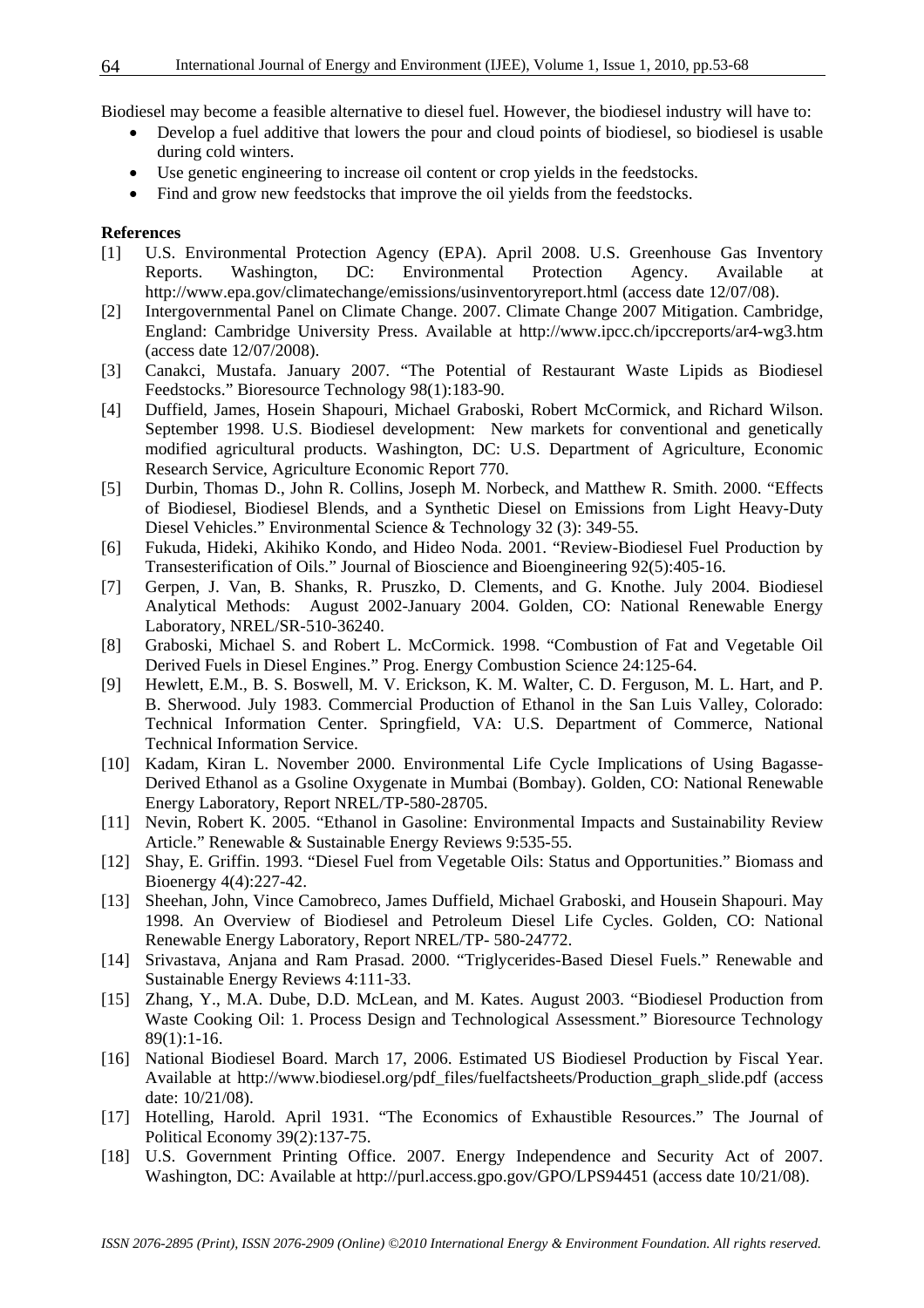- [19] The Library of Congress. 2008. Lieberman-Warner Climate Security Act of 2008 (S 3036). Washington, DC: Available at http://thomas.loc.gov/cgi-bin/query/D?c110:4:./temp/~c1106UdsR6 (access date 10/21/08).
- [20] Wang, W., C. Saricks, and D. Santini. January 1999. Effects of Fuel Ethanol Use on Fuel-Cycle Energy and Greenhouse Gas Emissions. Center for Transportation Research. Argonne National Laboratory, ANL/ESD-38.
- [21] Mann, M.K. and P.L. Spath. 1997. Life Cycle Assessment of a Biomass Gasification Combined-Cycle Power System. National Renewable Energy Laboratory, Golden, CO, TP-430-23076.
- [22] Adams, R.M., D. Adams, J.M. Callaway, C.C. Chang, and B.A. McCarl. 1993. "Sequestering Carbon on Agricultural Land: Social Cost and Impacts on Timber Markets." Contemporary Policy 11: 76-87.
- [23] Callaway, J.M., and B.A. McCarl, 1996. "The Economic Consequences of Substituting Carbon Payments for Crop Subsidies in US Agriculture." Environmental and Resource Economics 7: 15- 43.
- [24] McCarl, B.A., and U.A. Schneider. December 21, 2001. "Greenhouse Gas Mitigation in US Agriculture and Forestry." Science 294:2481-82.
- [25] Antle, J., S. Capalbo, S. Mooney, E. Elliot and K. Paustian. 2001. "Economic Analysis of Agricultural Soil Carbon Sequestration: An Integrated Assessment Approach." Journal of Agricultural and Resource Economics 26(2):344-67.
- [26] Lewandrowski, J., M. Peters, C. Jones, R. House, M. Sperow, M. Eve, and K. Paustian. 2004, Economics of Sequestering Carbon in the US Agricultural Sector. Washington, DC:
- [27] Lee, H-C., B.A. McCarl, and D. Gillig. 2005. "The Dynamic Competitiveness of US Agricultural and Forest Carbon Sequestration." Canadian Journal of Agricultural Economics 5:343-57.
- [28] U.S. Environmental Protection Agency (EPA). 2005. Greenhouse Gas Mitigation Potential in US Forestry and Agriculture. Washington, DC: Environmental Protection Agency 430-R-05-006, November. Available at http://www.epa.gov/sequestration/greenhouse\_gas.html (access date: 4/05/08).
- [29] Francl, T. 1997. Potential Economic Impact of the Global Climate Change Treaty on the Agricultural Sector. Parkridge, IL: Public Policy Division, American Farm Bureau Federation, 29 September.
- [30] McCarl, B.A., M. Gowen, and T. Yeats. 1997. An Impact Assessment of Climate Change Mitigation Policies and Carbon Permit Prices on the US Agricultural Sector. Washington, DC: Climate Change Policies and Programs Division, U.S. Environmental Protection Agency.
- [31] U.S. Department of Agriculture, Office of The Chief Economist, Global Change Program Office. 1999. Economic Analysis of US Agriculture and the Kyoto Protocol. Washington, DC: Available at http://www.usda.gov/oce/gcpo/Kyoto.pdf (access date: 4/05/08).
- [32] Antle, J.M, S.M. Capalbo, J.B. Johnson, and D. Miljkovic. 1999. "The Kyoto Protocol: Economic Effects of Energy Prices on Northern Plains Dryland Grain Production." Agricultural and Resource Economics Review 28:96-105.
- [33] Konyar, K. and R.E. Howitt. 2000. "The Cost of the Kyoto Protocol to US Crop Production: Measuring Crop Price, a Regional Acreage and Input Substitution Effects." Journal of Agricultural and Resource Economics 25:347-67
- [34] Schneider, U.A., and B.A. McCarl. 2003. "Economic Potential of Biomass Based Fuels for Greenhouse Gas Emission Mitigation." Environmental and Resource Economics 24(4):291-312.
- [35] Schneider, U.A., and B.A. McCarl. 2005. "Implications of a Carbon Based Energy Tax for US Agriculture." Agricultural and Resource Economics Review 34(2):265-79.
- [36] Tyner, W., B.A. McCarl, M. Abdallah, C. Bottum, O.C. Doering III, W.L. Miller, B. Liljedahl, R.M. Peart, C. Richey, S. Barber, and V. Lechtenberg. 1979. The Potential of Producing Energy From Agriculture. Final Report to Office of Technology Assessment, US Congress, Purdue School of Agriculture.
- [37] McCarl, Bruce A., Darius M. Adams, Ralph J. Alig, and John T. Chmelik. 2000. "Competitiveness of biomass-fueled electrical power plants." Annuals of Operations Research 94:37-55.
- [38] Encinar, J.M., J.F. Gonzalez, J.J. Rodriguez, and A. Tejedor. March 2002. "Biodiesel Fuels from Vegetable Oils: Transesterification of Cynara Cardunculus L. Oils with Ethanol." Energy & Fuels 16(2):443-50.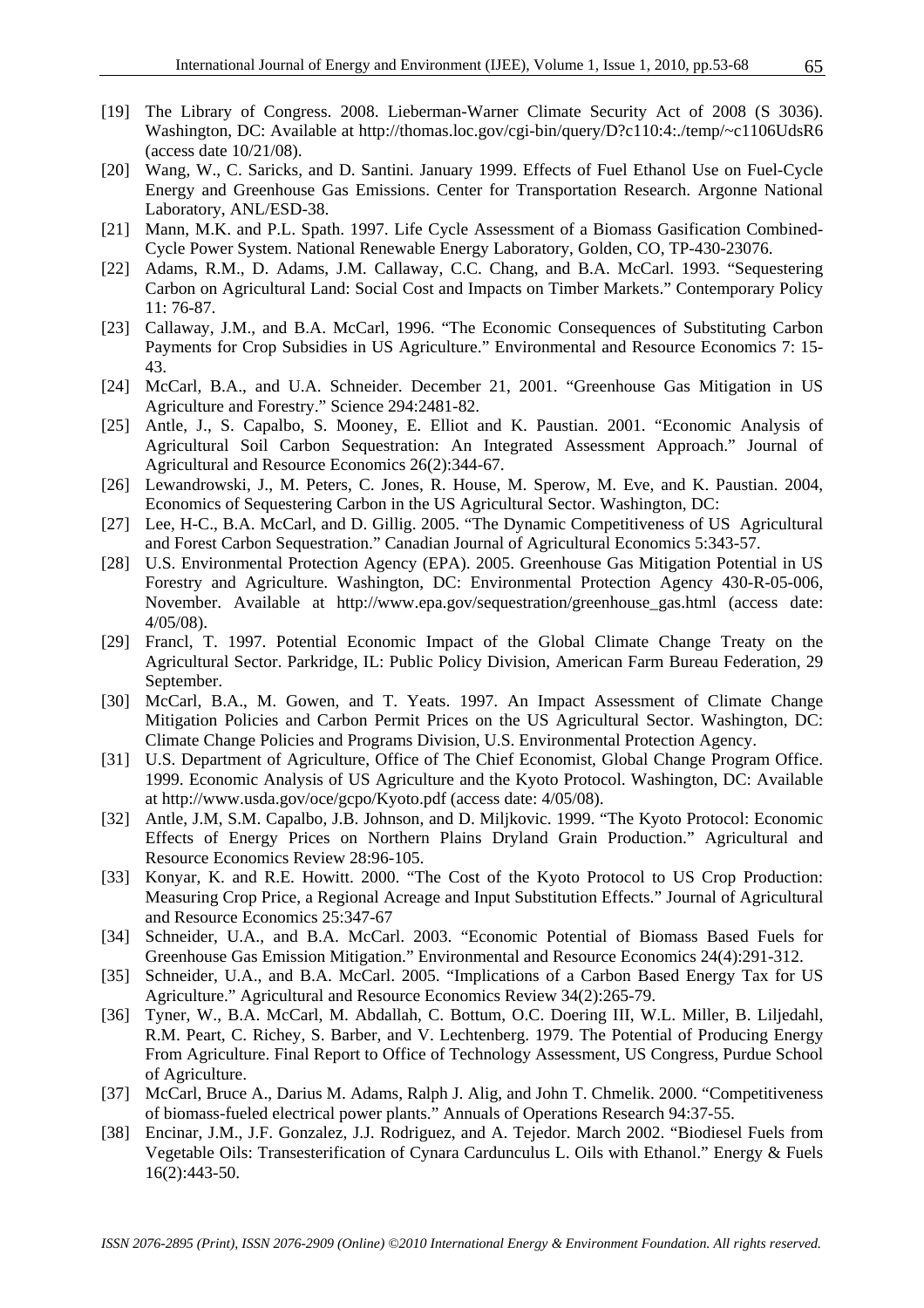- [39] Leffler, William L. 1985. Petroleum Refining for the Non-Technical Person. Tulsa, OK: PennWell Publishing Company, pp.104-106.
- [40] Barnwal, B.K. and M. P. Sharma. August 2005. "Prospects of Biodiesel Production from Vegetable Oils in India." Renewable and Sustainable Energy Reviews 9(4):363-78.
- [41] Davis, Stacy C. and Susan W. Diegel. 2006. Transportation Energy Data Book: Edition 25, Oakridge, TN: Center for Transportation Analysis, Oak Ridge National Laboratory, Report ORNL-6974. Retrieved http://cta.ornl.gov/data/download25.shtml (access date: 8/6/06).
- [42] Tyson, K. Shaine, Joseph Bozell, Robert Wallace, Eugene Peterson, and Luc Moens. June 2004. Biomass Oil Analysis: Research Needs and Recommendations. Golden, CO: National Renewacble Energy Laboratory, Report NREL/TP-510-34796.
- [43] Hammerschlag, Roel. 2006. "Ethanol's Energy Return on Investment: A Survey of the Literature 1990-Present." Environmental Science & Technology 40(6):1744-50.
- [44] Adams, Darius, Ralph Alig, Bruce A. McCarl, Brian C.Murray, Lucas Bair, Brooks Depro, Greg Latta, Heng-Chi Lee, Uwe Schneider, Mac Callaway, Chi Chung Chen, Dhazn Gillig, and William Nayda. February 2005. "FASOMGHG Conceptual Structure, and Specification: Documentation." Unpublished, Texas A&M University. Available at http://agecon2.tamu.edu/people/faculty/mccarl-bruce/papers/1212FASOMGHG\_doc.pdf (access date: 8/31/06).
- [45] Swisher, Kent. April 2004. "Market Report 2003: One of the Best Years Then Came December 23rd." Render Available at http://rendermagazine.com/April2004/MarketReport2003.pdf (access date: 11/1/06).
- [46] National Corn Growers Association. 2007. "Energized 2007 World of Corn." Washington, DC: National Corn Growers Association. Available at http://www.ncga.com/WorldOfCorn/main/production1.asp (access date: 8/5/07).
- [47] Rausch, Kent D. and Ronald L. Belyea. 2006. "The Future of Coproducts from Corn Processing." Applied Biochemistry and Biotechnology 128:47-86.
- [48] Domalski, Eugene S., Thomas L. Jobe, Jr., and Thomas A. Milne. September 1986. Thermodynamic Data for Biomass Conversion and Waste Incineration. Golden, CO: Solar Energy Research Institute. Available at http://www.nrel.gov/docs/legosti/old/2839.pdf (access date: 8/5/07).
- [49] Food and Agricultural Organization. 1999. Section 3. Codex Standard for Fats and Oils from Animal Sources. Rome, Italy: Food and Agriculture Organization of the United Nations. Available at http://www.fao.org/DOCREP/004/Y2774E/y2774e05.htm (access date: 7/20/07).
- [50] Bender, Martin. October 1999. "Economic Feasibility Review for Community-Scale Farmer Cooperatives for Biodiesel." Bioresource Technology 70(1):81-7.
- [51] Ortiz-Canavate, J. 1994. "Characteristics of Different Types of Gaseous and Liquid Biofuels and Their Energy Balance." Journal of Agricultural Engineering Resources 59:231-8.
- [52] The Glycerol Challenge. "Biofuels and Glycerol." Available at http://www.theglycerolchallenge.org/ (access date 12/07/08).
- [53] Interagency Agricultural Projections Committee. February 2008. USDA Agricultural Projections to 2017. Washington, DC: U.S. Department of Agriculture, Report OCE-2008-1. Available at www.usda.gov/oce/commodity/archive\_projections/USDAAgriculturalProjections2017.pdf (access date: 12/12/08).
- [54] Haas, Michael J., Andrew J. McAloon, Winnie C. Yee, and Thomas A. Foglia. March 2006. "A Process Model to Estimate Biodiesel Production Costs." Bioresource Technology 97(4):671-8.
- [55] Reynolds, Robert E. May 15, 2000. The Current Fuel Ethanol Industry Transportation, Marketing, Distribution, andbTechnical Considerations. Bremen, IN: Downstream Alternatives Inc. Available at http://www.ethanolrfa.org/objects/documents/111/4788.pdf (access date: 4/17/06).
- [56] Zhang, Y., M.A. Dube, D.D. McLean, and M. Kates. December 2003. "Biodiesel Production from Waste Cooking Oil: 2. Economic Assessment and Sensitivity Analysis." Bioresource Technology 90(3):229-40.
- [57] U.S. Government Printing Office. 2004. U.S. Public Law 108-357. Washington, DC:. Available at http://frwebgate.access.gpo.gov/cgibin/getdoc.cgi?dbname=108\_cong\_public\_laws&docid=f:publ357.108 (access date: 8/27/06).

66